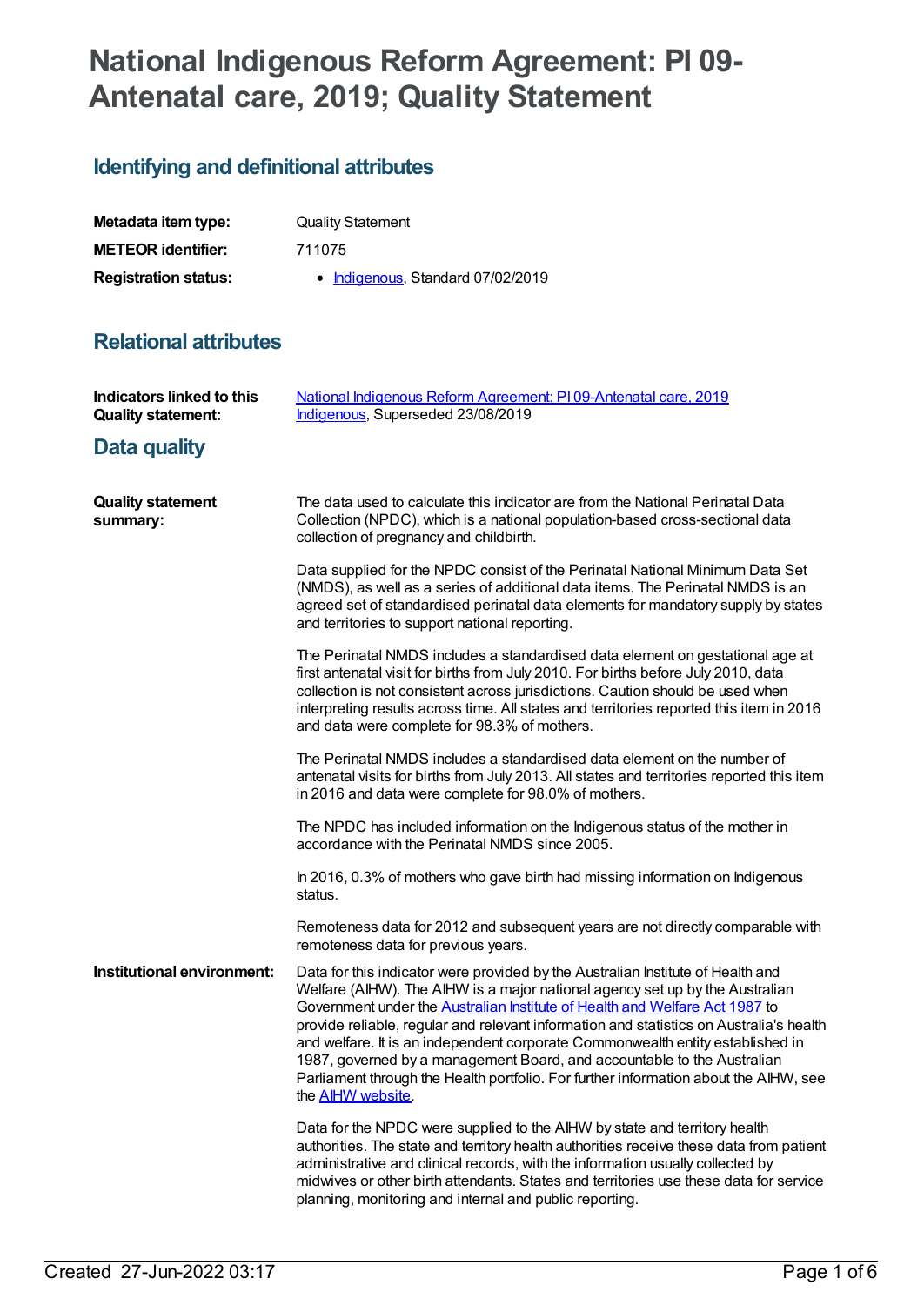| Timeliness:           | The reference period for the data is the calendar year 2016.                                                                                                                                                                                                                                                                                                                                                                                                                                                                          |
|-----------------------|---------------------------------------------------------------------------------------------------------------------------------------------------------------------------------------------------------------------------------------------------------------------------------------------------------------------------------------------------------------------------------------------------------------------------------------------------------------------------------------------------------------------------------------|
|                       | Collection of data for the NPDC is annual.                                                                                                                                                                                                                                                                                                                                                                                                                                                                                            |
| <b>Accessibility:</b> | A variety of products draw upon the NPDC. Products published by the AIHW that<br>are based primarily on data from the NPDC include:                                                                                                                                                                                                                                                                                                                                                                                                   |
|                       | • Australia's mothers and babies annual report (e.g. AlHW 2018)<br>• perinatal data visualisations<br>• National Core Maternity Indicators reportsand data visualisations.                                                                                                                                                                                                                                                                                                                                                            |
|                       | Ad hoc data are also available from the AIHW on request (charges apply to recover<br>costs).                                                                                                                                                                                                                                                                                                                                                                                                                                          |
|                       | Data for this indicator are published in a number of reports, including annually in the<br>National Indigenous Reform Agreement and National Healthcare Agreement<br>performance information reports (which are available on the Productivity<br>Commission website) and the Australia's mothers and babies reports, and<br>biennially in reports such as the Aboriginal and Torres Strait Islander Health<br>Performance Framework report, and the Overcoming Indigenous Disadvantage:<br>key indicators reports (e.g. SCRGSP 2016). |
| Interpretability:     | Supporting information on the quality and use of the NPDC, including information<br>on the quality of Indigenous status data, is published annually in the AIHW's<br>Australia's mothers and babies report (Appendixes A and D in the 2016 edition)<br>(AIHW 2017) and in the Data Quality Statement for the NPDC.                                                                                                                                                                                                                    |
|                       | Readers are advised to read caveat information to ensure appropriate<br>interpretation of the performance indicator.                                                                                                                                                                                                                                                                                                                                                                                                                  |
|                       | Metadata information for this indicator are published in the AIHW's online metadata<br>repository, METeOR. Metadata information for the NPDC are published in the<br>National Health Data Dictionary (NHDD) on METeOR and in the Maternity<br><b>Information Matrix</b>                                                                                                                                                                                                                                                               |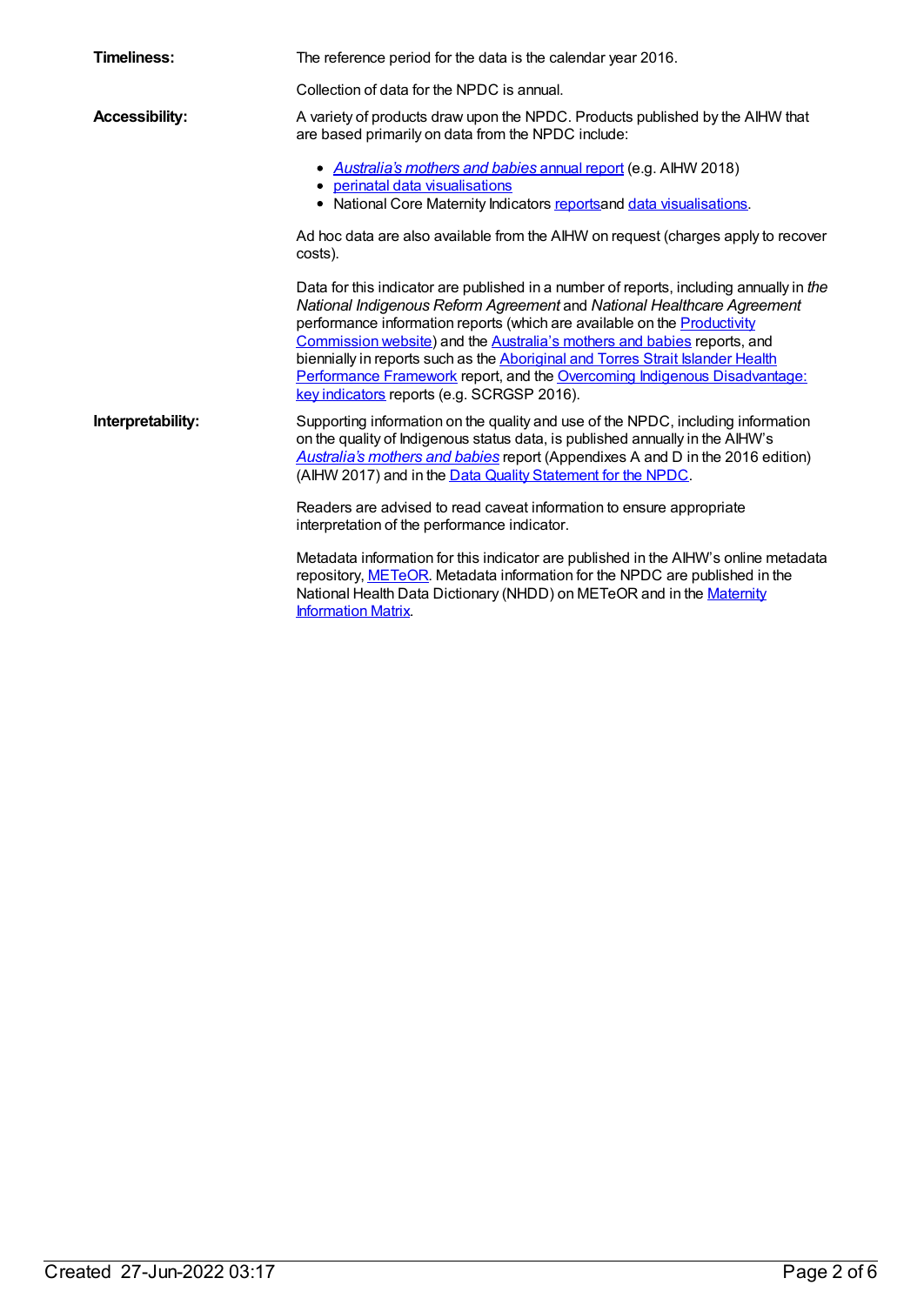**Relevance:** The NPDC comprises data items as specified in the Perinatal NMDS, plus additional items collected by the states and territories. The purpose of the NPDC is to collect information about births for monitoring pregnancy, childbirth and the neonatal period for both the mother and baby.

> The NPDC is a specification for data collected on all births in Australia in hospitals, birth centres and the community. It includes information for both live births and stillbirths, where gestational age is at least 20 weeks or birthweight is at least 400 grams. Live births and stillbirths may include termination of pregnancy after 20 weeks. Stillbirths can include fetus papyraceous and fetus compressus. In Victoria and Western Australia, data were included for both live births and stillbirths of at least 20 weeks gestation or, if gestation was unknown, the birthweight was at least 400 grams. In South Australia, data may not include all terminations of pregnancy for psychosocial reasons after 20 weeks gestation where birthweight was not recorded.

The NPDC includes data items relating to the mother—including demographic characteristics and factors relating to the pregnancy, labour and birth— and data items relating to the baby—including birth status (live birth or stillbirth), sex, gestational age at birth, birthweight and neonatal morbidity and deaths.

The NPDC includes all relevant data elements for this indicator. Gestational age at first antenatal visit, number of antenatal visits and Indigenous status of the mother are data elements in the Perinatal NMDS.

The Perinatal NMDS includes information on gestational age at first antenatal visit for births from July 2010. From 2011, data on the number of women who gave birth who attended at least one antenatal visit in the first trimester were available for all states and territories. For births before July 2010, data collection is not consistent across jurisdictions. Because of differences in definitions and methods used for data collection, care must be taken when comparing across jurisdictions and over time.

A standardised data item to collect the number of antenatal visits was introduced to the Perinatal NMDS from July 2013. In 2016, data were available for all states and territories. Because of differences in definitions and methods used for data collection, care must be taken when comparing across jurisdictions.

While each jurisdiction has a unique form for collecting perinatal data on which the format of the Indigenous status question and recording categories vary slightly, all forms have included the NMDS item on Indigenous status of the mother from 2005.

Analysis excludes non-Australian residents, residents of external territories and where state/territory of usual residence was not stated.

Analysis by state/territory is based on the usual residence of the mother.

Reporting by remoteness is in accordance with the Australian Statistical Geography Standard (ASGS).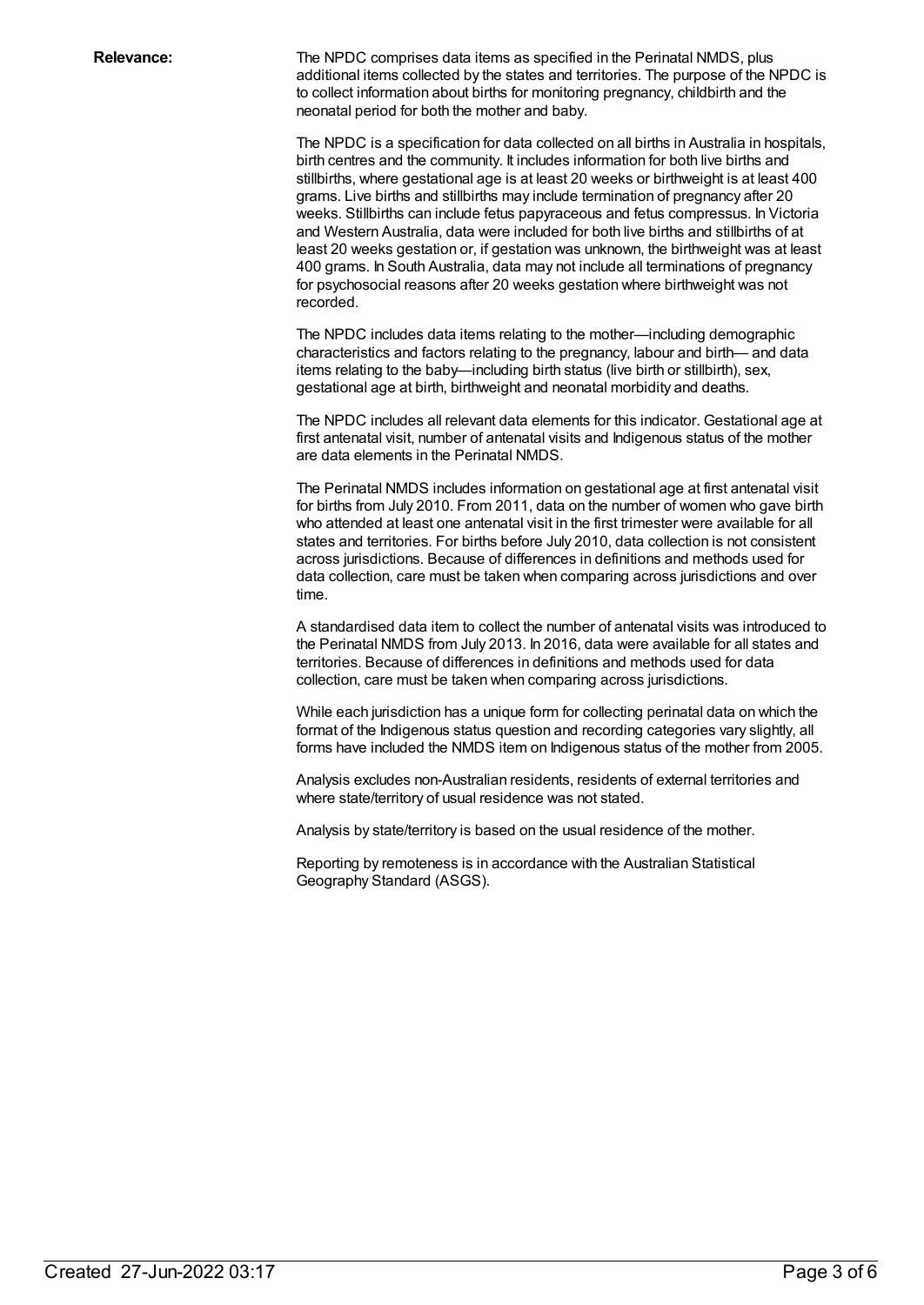**Accuracy:** Inaccurate responses may occur in all data provided to the AIHW. The AIHW does not have direct access to state and territory perinatal records to determine the accuracy of the data provided. However, the AIHW does undertake validation on all data provided by the states and territories. Data received from the states and territories are checked for completeness, validity and logic errors. Potential errors are queried with jurisdictions, and corrections and resubmissions are made in response to these queries.

> Errors may occur during the processing of data by the states and territories or at the AIHW. Processing errors prior to data supply may be found through the validation checks applied by the AIHW. The AIHW does not adjust data to account for possible data errors or to correct for missing data.

This indicator is calculated from data that has been reported to the AIHW. Before publication, data are referred back to jurisdictions for checking and review. The numbers reported for this indicator may differ from those in reports published by the states and territories for the following reasons:

- data editing and subsequent updates of state/territory databases after the supply of data to the AIHW
- data are reported by state/territory of usual residence rather than state/territory of birth.

The geographical location code for the area of usual residence of the mother is included in the Perinatal NMDS. Only 0.2% of records were for Australian nonresidents or could not be assigned to a state or territory of residence in 2016. There is no scope in the data element 'Area of usual residence of mother' to discriminate temporary residence of mother for the purposes of accessing birthing services from usual residence. The former may differentially impact populations from *Remote* and *Very remote* areas, where services are not available locally.

Data presented by Indigenous status are influenced by the quality and completeness of Indigenous identification of mothers which may differ across jurisdictions. In 2016, information on the Indigenous status of the mother was not stated for 0.3% of mothers who gave birth. Jurisdictional differences in the level of not stated data for Indigenous status ranged from 0.0% to 2.0%, and there may also be differences in the rates of Indigenous under-identification. Therefore, jurisdictional comparisons of data by Indigenous status should be made with caution. For this indicator, records where Indigenous status was not stated were excluded from Indigenous and non-Indigenous analyses.

Data on gestational age at first antenatal visit was not stated for 1.7% of mothers nationally who gave birth in the reference period. Jurisdictional differences in the level of not stated data ranged from 0.2% to 7.0%.

Data on number of antenatal visits was not stated for 2.0% of mothers nationally who gave birth in the reference period. Jurisdictional differences in the level of not stated data ranged from 0.2% to 6.5%.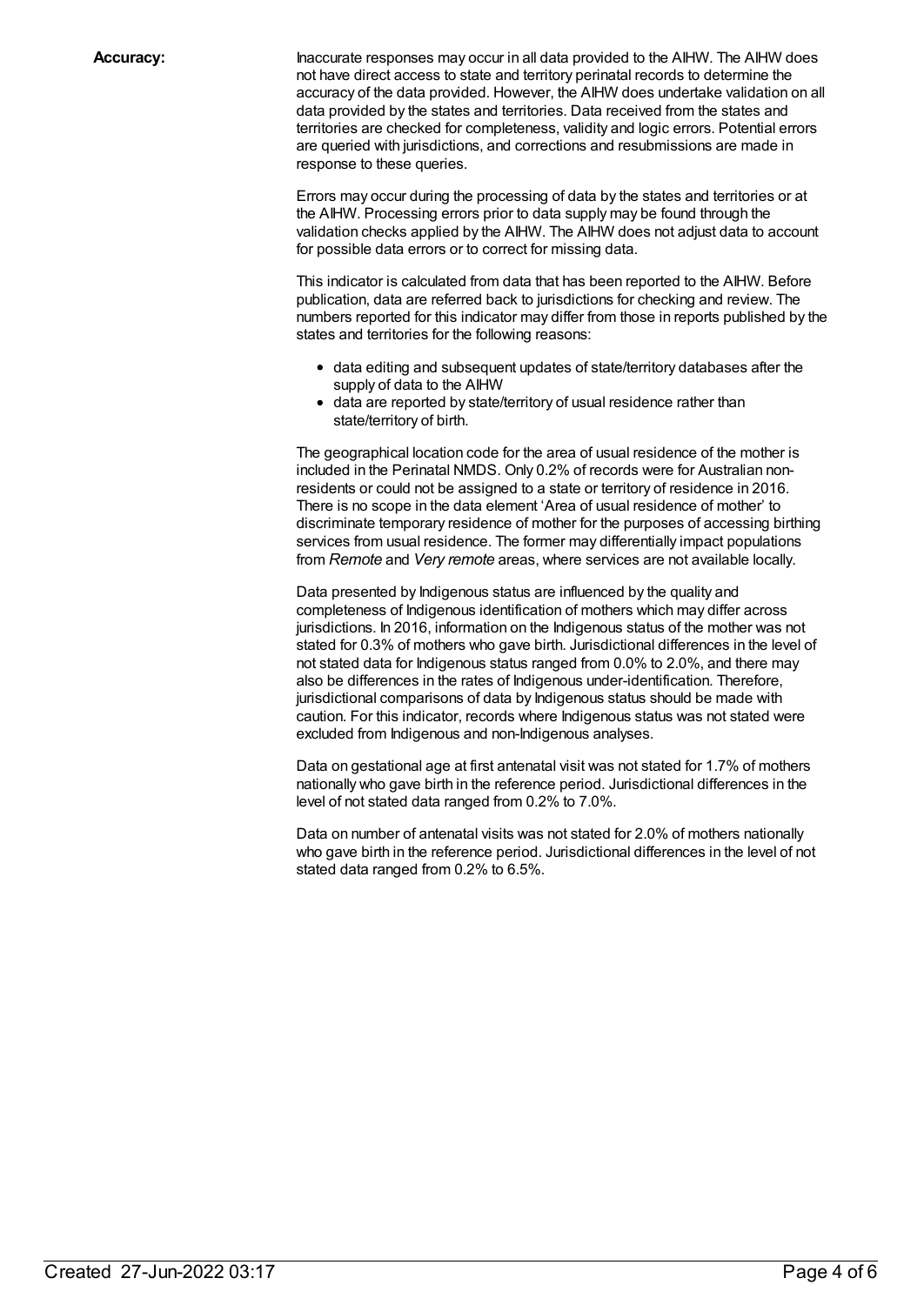**Coherence:** Data for this indicator are published annually by the AIHW in the *Australia's mothers and babies* reports (e.g. AIHW 2018); and biennially in reports such as the *Aboriginal and Torres Strait Islander health performance framework* (e.g. AHMAC 2017) and *Overcoming Indigenous disadvantage* (e.g. SCRGSP 2016). The numbers presented in these publications may differ slightly from those presented here as this measure is reported by state and territory of usual residence, and presents both crude per cents and age-standardised per cents.

> Data presented for this indicator for 2016 may not be consistent or comparable with data for earlier years due to the progressive implementation of the standardised antenatal care data elements across the states and territories from July 2010 for gestational age at first antenatal visit and from July 2013 for number of antenatal visits. In particular, data on the number of antenatal visits are not currently generalisable to Australia as a whole. Due to differences in definitions and methods of data collection, care must therefore be taken when comparing across jurisdictions and over time. Changes in the level of missing data for antenatal care may also affect the comparability of data over time, as the number and timing of antenatal visits for women with valid data may be distributed differently to those with missing data.

> Changing levels of Indigenous identification over time and across jurisdictions may also affect the accuracy of compiling a consistent time series in future years.

The NPDC has collected information on the Indigenous status of the mother in accordance with the Perinatal NMDS since 2005.

In 2011, the ABS updated the standard geographical framework from the Australian Standard Geographical Classification (ASGC) to the Australian Statistical Geography Standard (ASGS). NPDC data by remoteness for 2011 and earlier years are based on the ASGC, while data for 2012 onwards are based on the ASGS. The AIHW considers the change to be a break in series when applied to remoteness data supplied for this indicator; therefore, remoteness data for 2012 are not directly comparable with data for previous years.

For data reported from 2012, the standard population used for the calculation of age-standardised rates for mothers was amended from the Australian female population who gave birth in each reporting period to the Australian female ERP aged 15–44 as at 30 June 2001. Data back to the baseline reporting year (2007) were revised accordingly.

### **Source and reference attributes**

| <b>Submitting organisation:</b> | Australian Institute of Health and Welfare                                                                                                                                                                                                                                                       |
|---------------------------------|--------------------------------------------------------------------------------------------------------------------------------------------------------------------------------------------------------------------------------------------------------------------------------------------------|
| <b>Reference documents:</b>     | AHMAC (Australian Health Ministers' Advisory Council) 2017. Aboriginal and<br>Torres Strait Islander health performance framework 2017 Report. Canberra:<br>AHMAC. Viewed 4 October 2018, https://www.pmc.gov.au/resource-<br>centre/indigenous-affairs/health-performance-framework-2017-report |
|                                 | AIHW 2018. Australia's mothers and babies 2016—in brief. Perinatal statistics<br>series no. 34. Cat. no. PER 97. Canberra: AIHW. Viewed 4 October 2018,<br>https://www.aihw.gov.au/reports/mothers-babies/australias-mothers-babies-2016-<br>in-brief.                                           |
|                                 | SCRGSP (Steering Committee for the Review of Government Service Provision)<br>2016. Overcoming Indigenous disadvantage. Viewed 4 October 2018,<br>http://www.pc.gov.au/research/ongoing/overcoming-indigenous-disadvantage.                                                                      |
|                                 |                                                                                                                                                                                                                                                                                                  |

#### **Relational attributes**